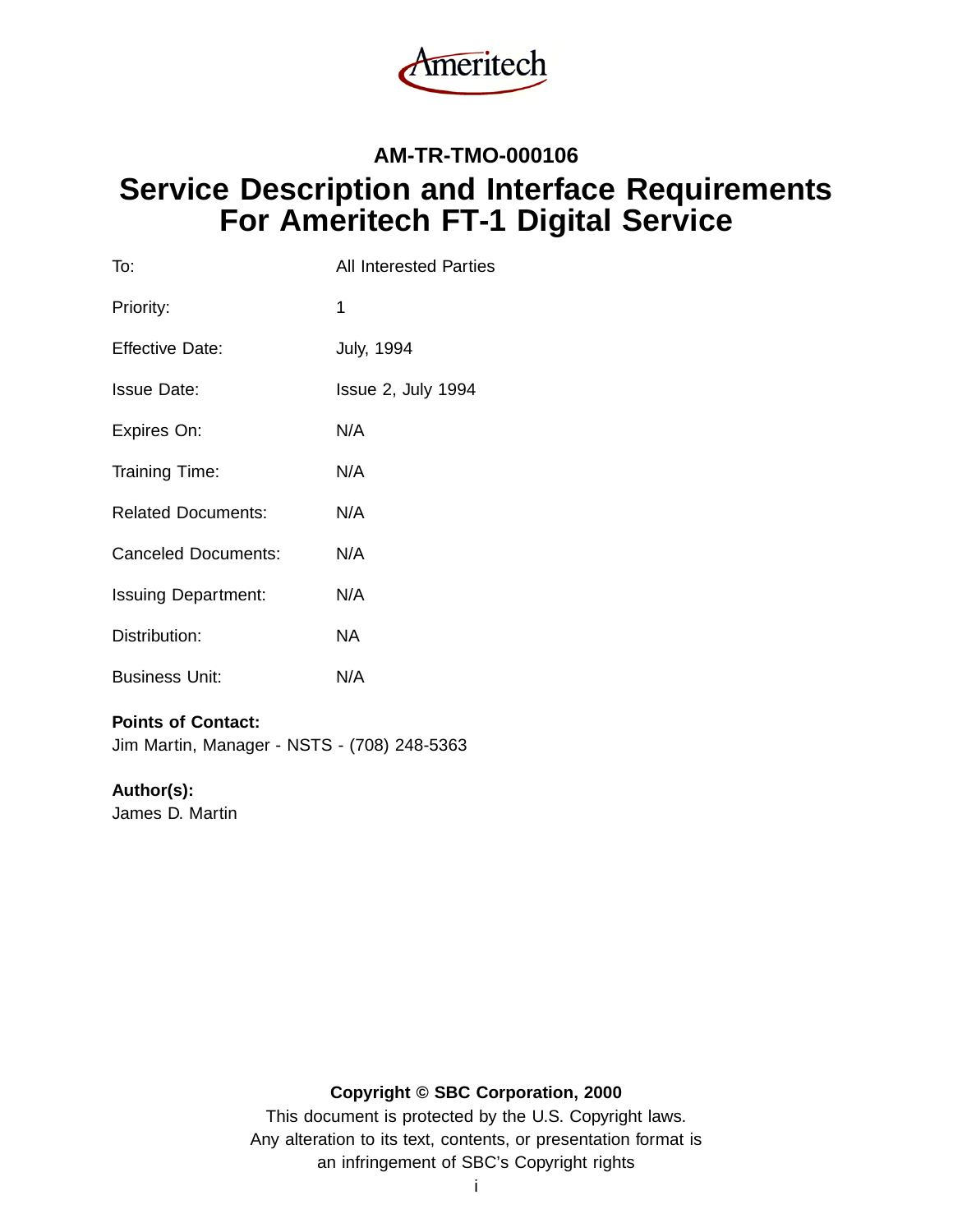#### **Table of Contents**

| 1. | <b>INTRODUCTION</b>         |                                                                | 3              |
|----|-----------------------------|----------------------------------------------------------------|----------------|
|    | 1.1.                        | General                                                        | 3              |
|    | 1.2.                        | Purpose                                                        | 3              |
|    | 1.3.                        | <b>Reason for Reissue</b>                                      | 3              |
|    | 1.4.                        | <b>Usable Bandwidth</b>                                        | 3              |
| 2. |                             | SERVICE DESCRIPTION                                            | 3              |
|    | 2.1.                        | Overview                                                       | 3              |
|    | 2.2.                        | Architecture                                                   | $\overline{4}$ |
|    | 2.3.                        | Service Performance Parameters                                 | $\overline{4}$ |
|    |                             | 2.3.1. Service Performance Parameters                          | $\overline{4}$ |
| 3. |                             | <b>NETWORK CAPABILITY</b>                                      | $\overline{4}$ |
|    | 3.1.                        | General                                                        | $\overline{4}$ |
|    | 3.2.                        | <b>Customer Premises (End User) Interface</b>                  | 4              |
|    | 3.3.                        | Access Interface                                               | 5              |
|    | 3.4.                        | <b>Time Slot Assignment</b>                                    | 5              |
|    | 3.5.                        | <b>Idle Code</b>                                               | 5              |
| 4. |                             | NETWORK CHANNEL AND NETWORK CHANNEL INTERFACE CODES            | 5              |
|    | 4.1.                        | General                                                        | 5              |
|    | 4.2.                        | <b>NC Codes</b>                                                | 5              |
|    | 4.3.                        | <b>NCI Code</b>                                                | 5              |
|    | 4.4.                        | Access Interface (Network Interface Codes 04DS9, 15B, 15S, 1S) | 6              |
|    | 4.5.                        | End User Interface (Network Interface Codes 04DU9.DN, SN, 1SN) | 7              |
| 5. | <b>REFERENCES</b>           |                                                                | 8              |
| 6. | <b>ORDERING INFORMATION</b> |                                                                | 8              |
| 7. |                             | <b>ACRONYMS</b>                                                | 9              |

# **Copyright © SBC Service, Inc. 2000**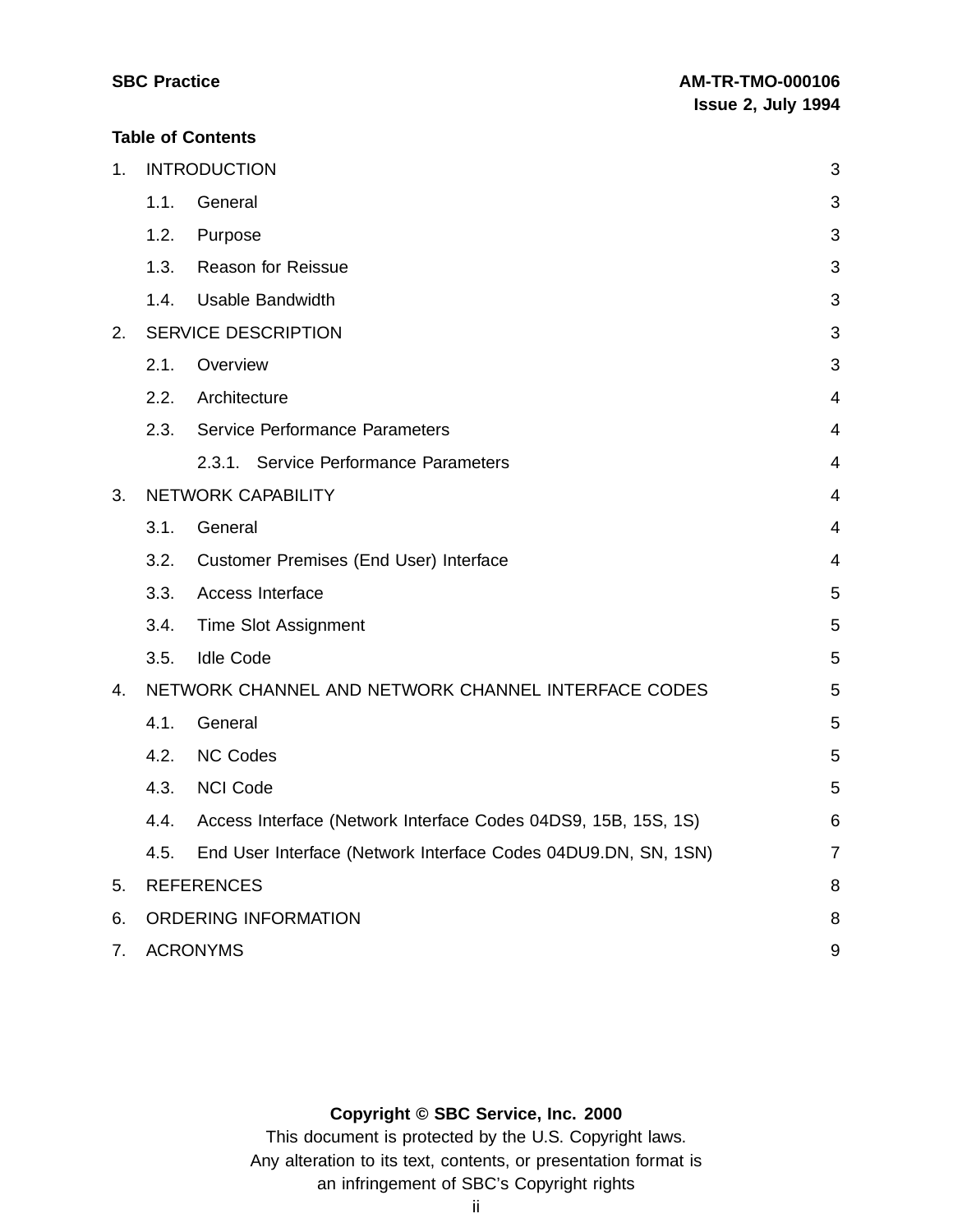# **TECHNICAL REFERENCE NOTICE**

This Technical Reference is published by Ameritech to provide a technical description of the Ameritech Fractional T-1 (FT-1) Data Service.

Ameritech reserves the right to revise this document for any reason including, but not limited to, conformity with standards promulgated by various agencies, utilization of advances in the state of the technical arts, or the reflection of changes in the design of any equipment, techniques or procedures described or referred to herein.

**AMERITECH MAKES NO REPRESENTATION OR WARRANTY, EXPRESS OR IMPLIED, WITH RESPECT TO THE SUFFICIENCY, ACCURACY, OR UTILITY OF ANY INFORMATION OR OPINION CONTAINED HEREIN. AMERITECH EXPRESSLY ADVISES THAT ANY USE OF OR RELIANCE UPON THIS TECHNICAL REFERENCE IS AT THE RISK OF THE USER AND THAT AMERITECH SHALL NOT BE LIABLE FOR ANY DAMAGE OR INJURY IN-CURRED BY ANY PERSON ARISING OUT OF THE SUFFICIENCY, ACCURACY, OR UTILITY OF ANY INFORMATION OR OPINION CONTAINED HEREIN.**

This document is not to be construed as a suggestion to any manufacturer to modify or change any of its products, nor does this document represent any commitment by Ameritech or any Ameritech operating company (AOC) to purchase any product, whether or not it provides the described characteristics.

Ameritech does not recommend products, and nothing contained herein is intended as a recommendation of any product to anyone.

Nothing contained herein shall be construed as conferring by implication, estoppel, or otherwise any license or right under any patent, whether or not the use of any information herein necessarily employs an invention of any existing or later issued patent.

Ameritech reserves the right not to offer any or all of these services and to withdraw any or all of them at any future time.

With respect to services offered pursuant to tariff, however, the terms and conditions of the service offering are determined by the tariff itself and applicable laws and regulations.

Document may be ordered from Ameritech by contacting the Document Order Center at (847) 248-4324.

### **Copyright © SBC Service, Inc. 2000**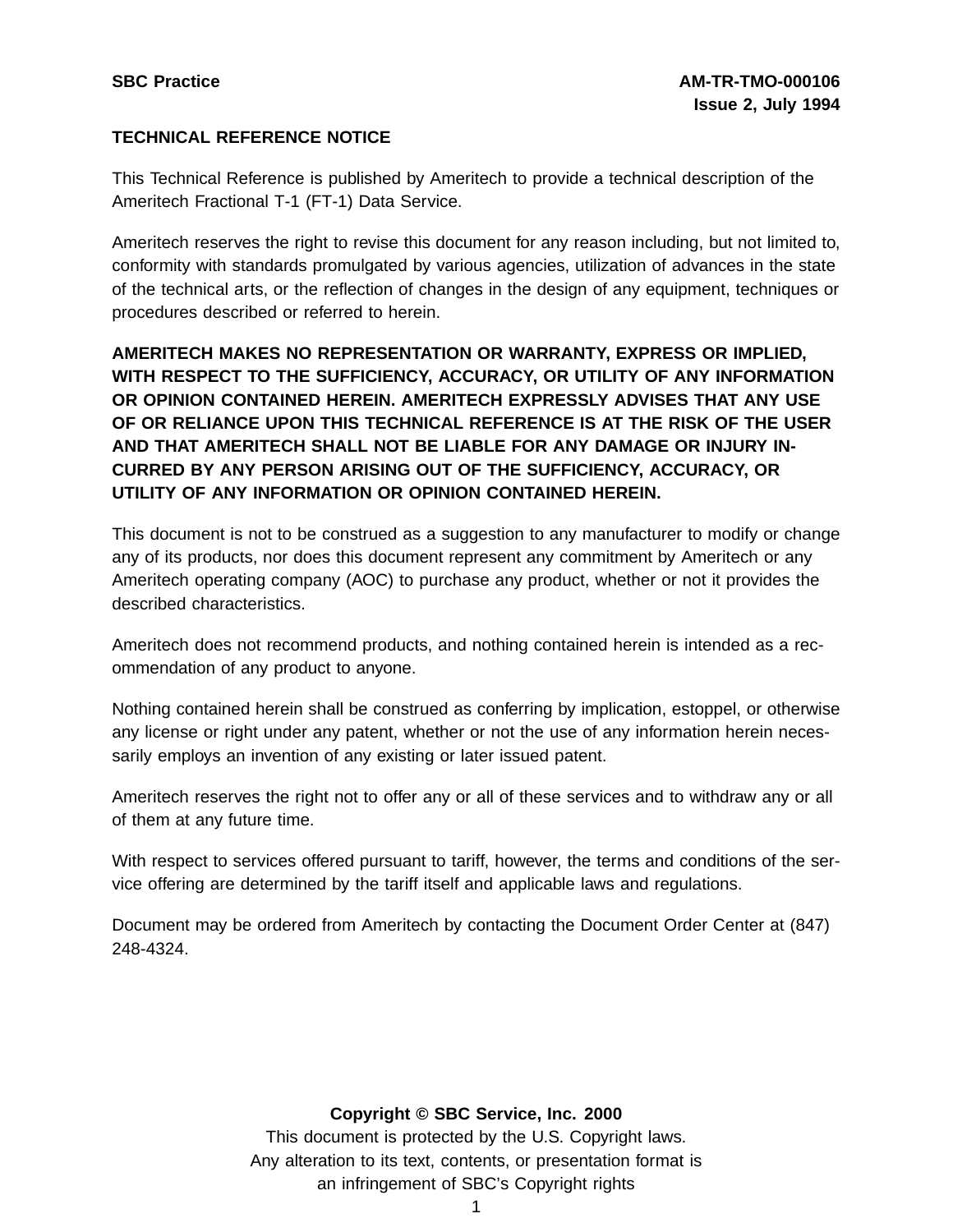# **Copyright © SBC Service, Inc. 2000**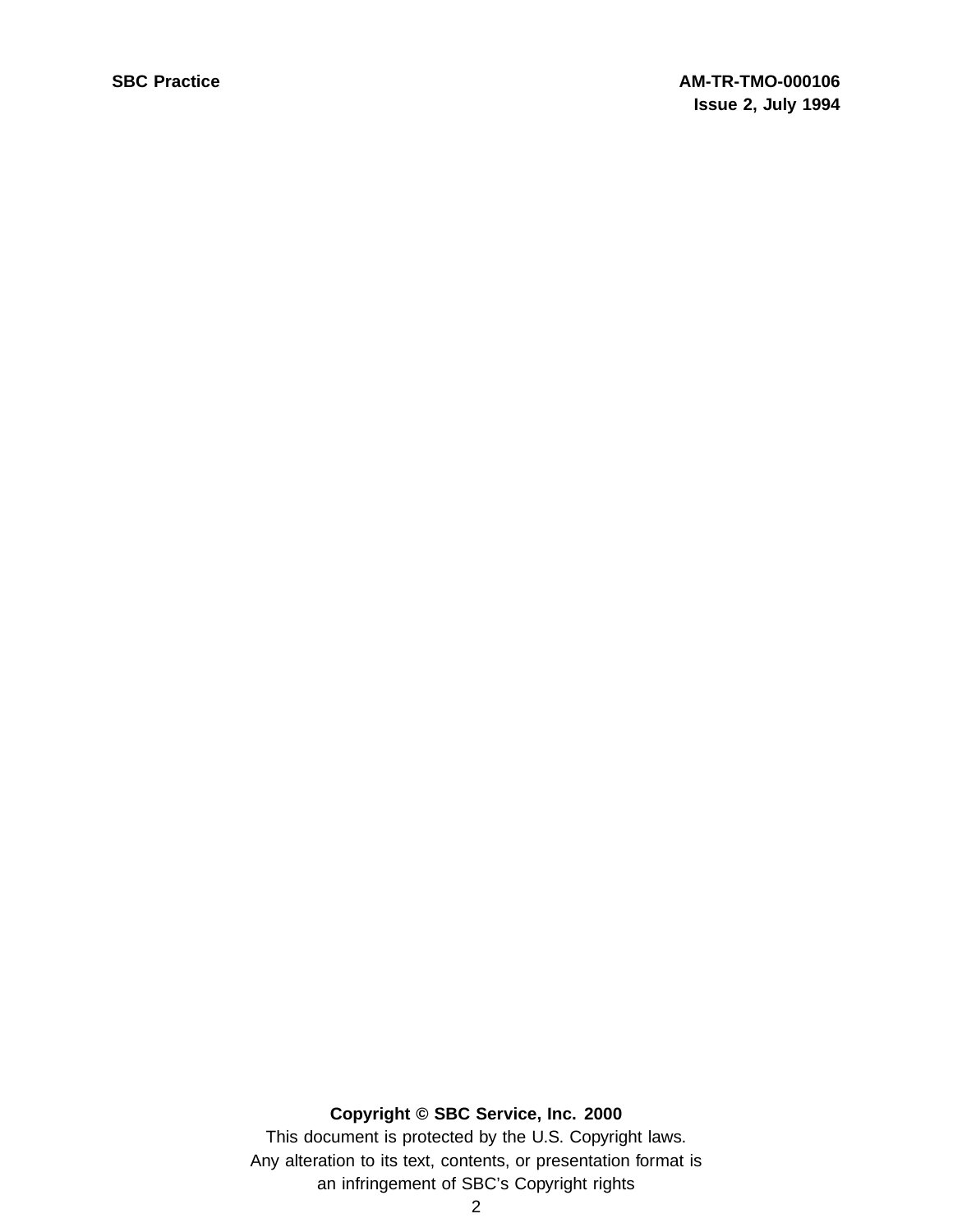# **1. INTRODUCTION**

### **1.1. General**

This document describes the Frictional T-1 (FT-1) Access Service offered by Ameritech. This service provides the customer with 128, 256 or 384 kilobits per second (Kbps) of usable bandwidth.

### **1.2. Purpose**

The purpose of this document is to provide customers, service providers, and equipment manufacturers with a description of the service, and operational characteristics and interface requirements for Ameritech FT-1 Service.

# **1.3. Reason for Reissue**

This document is reissued to change the name of this service and to include two additional speeds, correct minor typographical and grammatical errors, and to include a section on the application of Channel Idle Code signals.

# **1.4. Usable Bandwidth**

This section provides the customer with 128 Kbps, 256 Kbps or 384 Kbps of usable bandwidth presented in a 1.544 Megabits per second (Mbps) envelope at the Network Interface (NI). The 1.544 Mbps envelope is a standard DS-1 signal, described in TR-NPL-000054, Issue 1, April 1989, "High Capacity Digital Service (1.544 Mb/s) Interface Generic Requirements for End Users," and TR-INS-000342, Issue 1, "High Capacity Digital Special Access Service Transmission Parameter Limits and Interface Combinations," February 1991. Available interface options and combinations are shown in AM-TR-TMO-000080, Issue 1, February 1992, "NC/NCI Compatibility Overview."

# **2. SERVICE DESCRIPTION**

# **2.1. Overview**

Ameritech FT-1 Access Service provides a channel for four-wire duplex transmission of synchronous serial data at 128, 256 or 384 Kbps. The channel provides a synchronous service; in certain situations timing must be provided by Ameritech. Ameritech FT-1 service will be provided between two customer designated premises, or between a customer designated premises and an Ameritech Serving Wire Center (SWC) where multiplexing or crossconnection functions are performed. Ameritech FT-1 is available with the DS-1 Superframe Format (SF), Pre-American National Standards Institute (Pre-ANSI) Extended Superframe Format (ESF) or

# **Copyright © SBC Service, Inc. 2000**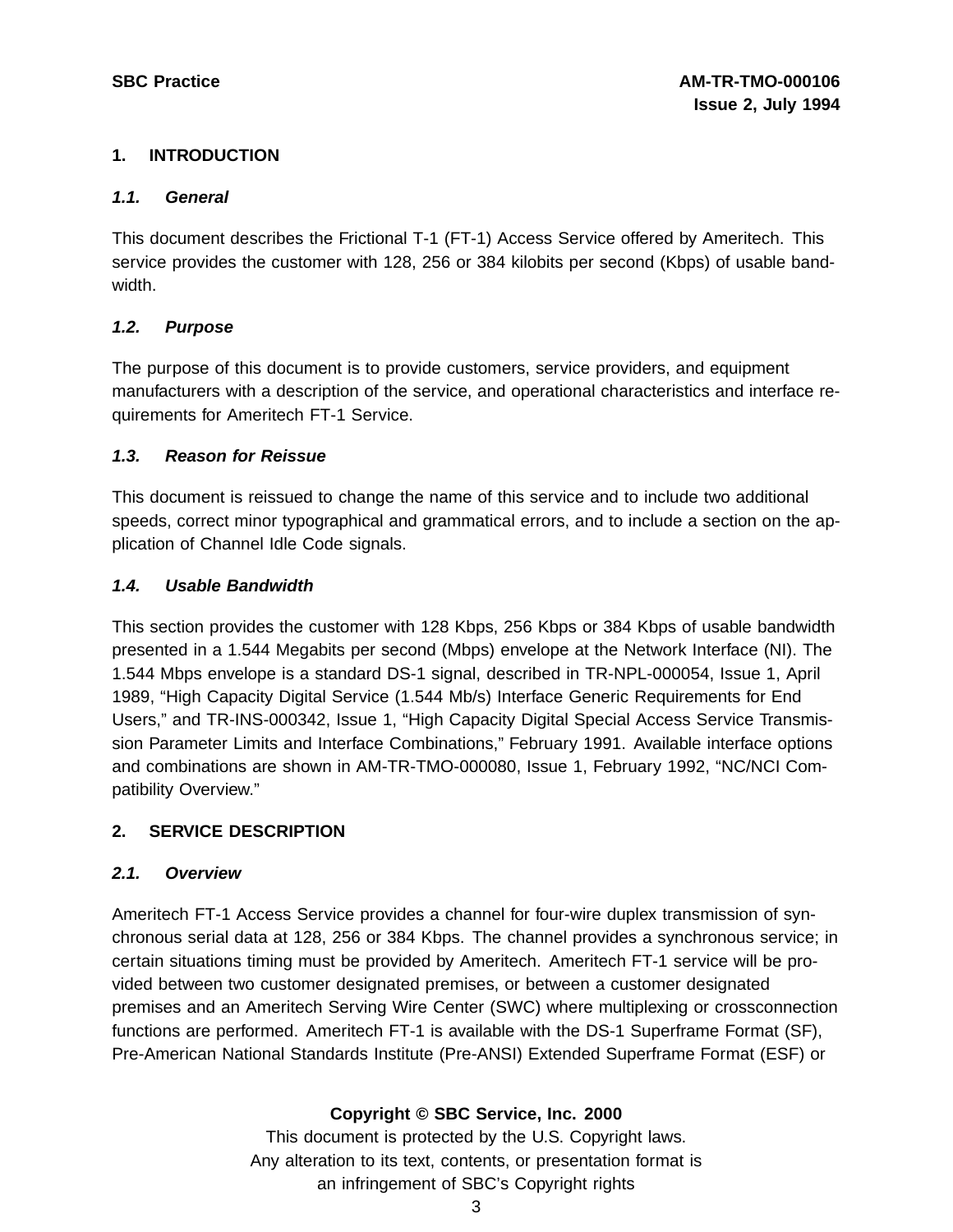the ANSI ESF framing formats. DS-1 Clear Channel Capability (CCC) using the Bipolar with 8 Zero Substitution (B8ZS) line code protocol is required.

# **2.2. Architecture**

Individual customer signals to and from customer owned Channel Service Units/Data Service Units (CSU/DSU) are connected to the four-wire local loop at the Network Interface (NI). These signals are transported over the local loop to the SWC where they may be connected to the interoffice (I/O) network for further transport. Alternatively, they may be connected to other customer designated services, e.g., Ameritech DS-3 service equipped with DS-3 to DS-1 multiplexing.

# **2.3. Service Performance Parameters**

Ameritech FT-1 Minimum Performance Expectations:

| Percent Error Free Seconds (EFS): | 99.75%  |
|-----------------------------------|---------|
| Errored Seconds (ES) per day:     | 216     |
| Availability (12 months):         | 99.925% |

# 2.3.1. Service Performance Parameters

This TR is written with a focus on access services application. In order to apply the performance parameter objectives listed herein to IntraLATA Private Line Services, the end-to-end objectives may be calculated using a connection model which allocates 50% to each of the two end link segments to develop the overall objective.

# **3. NETWORK CAPABILITY**

# **3.1. General**

The following sections of this document outline the NI for Ameritech FT-1. Additional details and information may be found in TR-NPL-000054 and TR-INS-000342.

# **3.2. Customer Premises (End User) Interface**

The End User (EU) NI will be four-wire (non-loaded, if copper) DS-1 electrical interface. The line signals will conform to the DS-1 signals with B8ZS option detailed in TR-NPL-000054. Line Power is not supported.

**Copyright © SBC Service, Inc. 2000**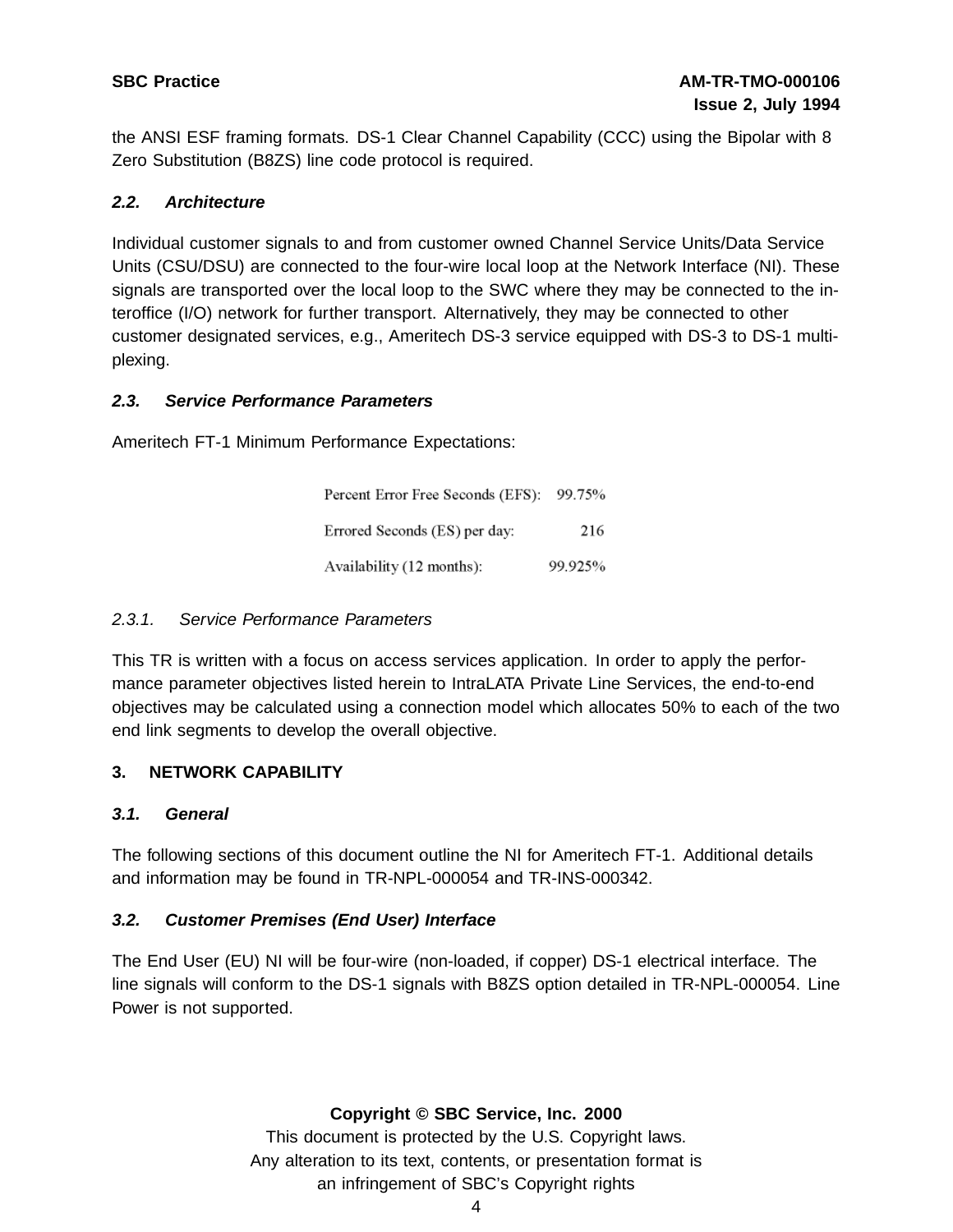#### **3.3. Access Interface**

The Access NI will be a four-wire DS-1 electrical interface. The line signals will conform to the DS-1 signals with B8ZS option detailed in TR-INS-000342.

### **3.4. Time Slot Assignment**

The Ameritech FT-1 signal will always be located in time slots 1 through 6, starting with time slot 1, of the DS-1 signal at Network Interface.

### **3.5. Idle Code**

The unassigned time slots of the DS-1 signal (7-24) must contain an all one's (1's) Idle Code.

# **4. NETWORK CHANNEL AND NETWORK CHANNEL INTERFACE CODES**

### **4.1. General**

Network Channel (NC) codes describe, in standard format, the characteristics of the service channel. Network Channel Interface (NCI) codes describe the physical and electrical characteristics of the NI. These coding schemes are fully described in Bellcore Special Report SR-STS-000307, Industry Support Interface (ISI): NC/NCI Code Dictionary. This section contains the codes currently available for Ameritech FT-1 service.

### **4.2. NC Codes**

The NC codes currently available for Ameritech FT-1 service are shown in Table A.

| <b>NC CODE</b> | <b>OPTION CODE CHAR 3</b> | <b>OPTION CODE CHAR 4</b> |
|----------------|---------------------------|---------------------------|
| HХ             | $Z$ (B8ZS)                | B (128)                   |
|                |                           | D(256)                    |
|                |                           | F(384)                    |

# **Table 1. TABLE A: NC CODES**

### **4.3. NCI Code**

NCI codes describe the NI. Table B shows the currently available NCI codes for Ameritech FT-1 service.

### **Copyright © SBC Service, Inc. 2000**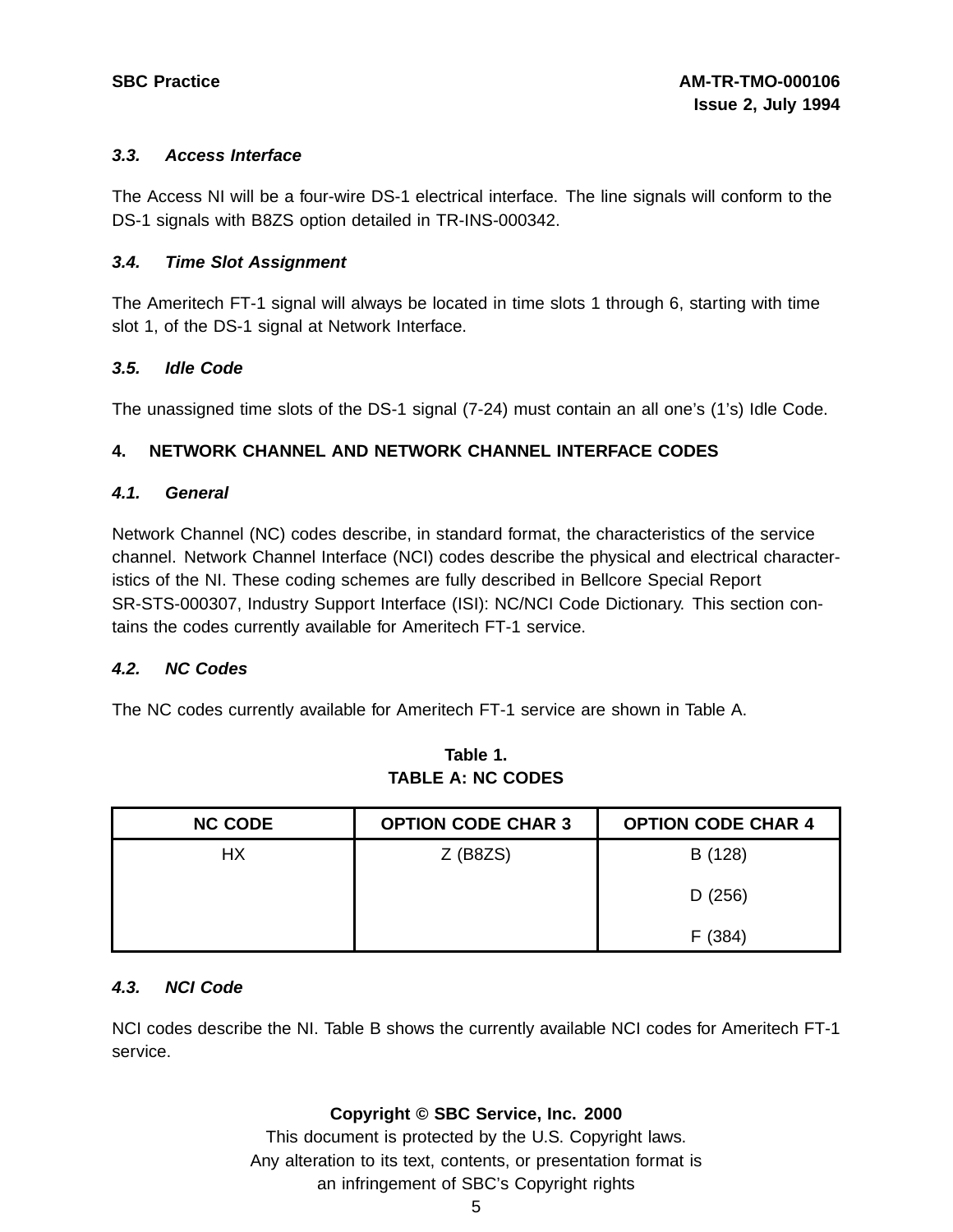# **Table 2. TABLE B: NCI CODES**

| <b>NC CODE</b> | <b>DESCRIPTION</b>                         |
|----------------|--------------------------------------------|
| 04DS9.15B      | SF and B8ZD (CCC)                          |
| 04DS9.15S      | Pre-ANSI ESF and B8ZS (CCC)                |
| 04DS9.1S       | ANSI ESF and B8ZS (CCC)                    |
| 04DU9.DN       | SF and B8ZS (CCC) without line power       |
| 04DU9.SN       | ANSI ESF and B8ZS (CCC) without line power |
| 04DU9.1SN      |                                            |

**NOTE:** The codes selected for each NI must be compatible. Compatible DS-3 interface codes may be used at one NI, when the service is connected to a channel of a DS-3 service.

### **4.4. Access Interface (Network Interface Codes 04DS9, 15B, 15S, 1S)**

| APPLICATION:           | 128, 256 OR 384 Kbps Service at IC-POT |
|------------------------|----------------------------------------|
| PHYSICAL DESCRIPTION:  | DSX-1 frame or equivalent              |
| ELECTRICAL FEATURES:   |                                        |
| IMPEDANCE:             | $100 \rho$ ohms                        |
| LEVELS:                | See Bellcore PUB TR-INS-000342         |
| DATA RATE:             | $1.544$ Mbps (DS1).                    |
| <b>OPERATING MODE:</b> | SF, Pre-ANSI ESF, ANSI ESF, Plus B8ZS  |
| ILLUSTRATION:          |                                        |

#### **Copyright © SBC Service, Inc. 2000**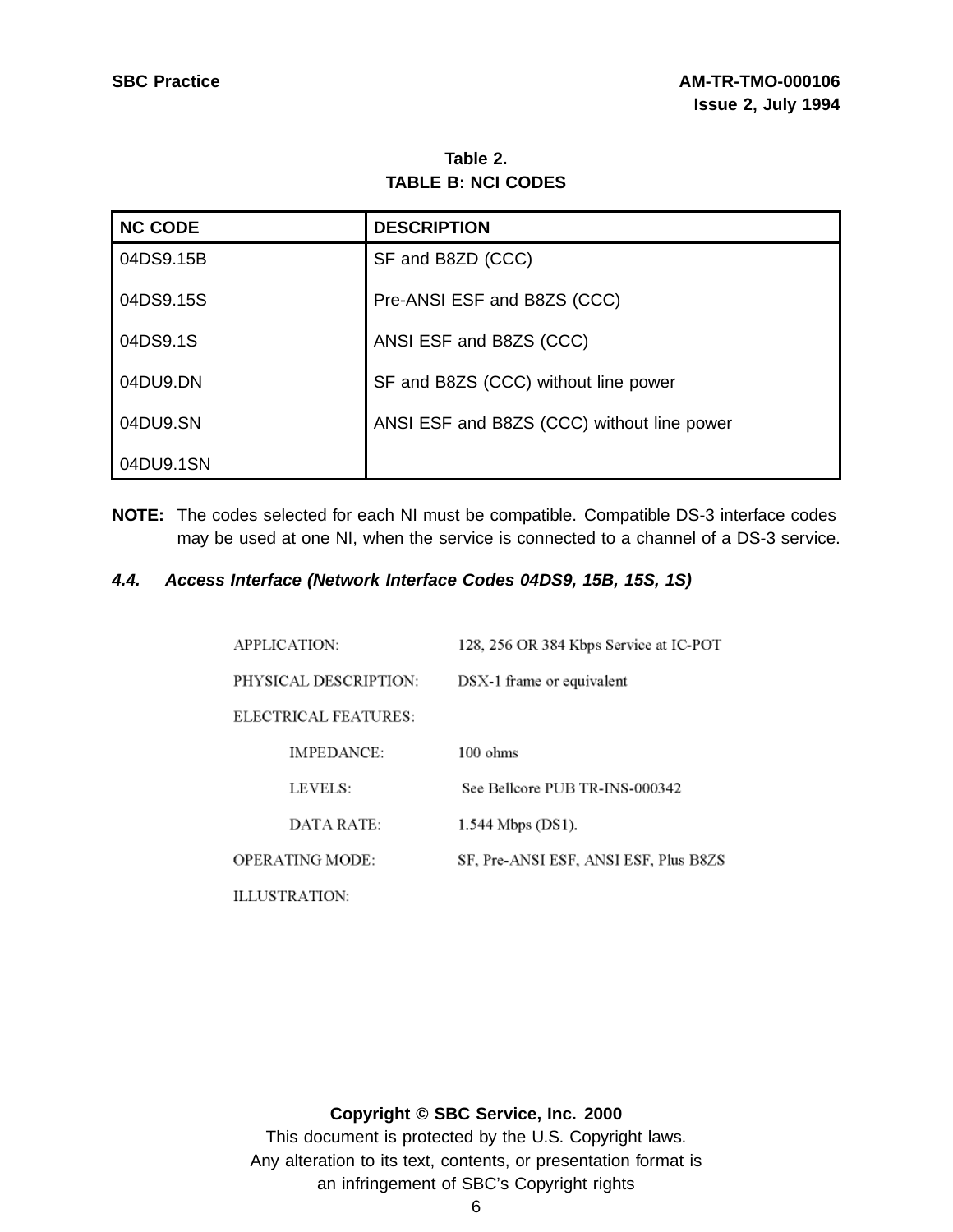# **Figure 1. ACCESS INTERFACE**



#### **4.5. End User Interface (Network Interface Codes 04DU9.DN, SN, 1SN)**

| <b>APPLICATION:</b>    | 128, 256 OR 384 Kbps Service at EU-POT |
|------------------------|----------------------------------------|
| PHYSICAL DESCRIPTION:  | Four-Wire (T, R, T1, R1) RJ48C Jack    |
| ELECTRICAL FEATURES:   |                                        |
| IMPEDANCE:             | $100$ ohms                             |
| LEVELS:                | See Bellcore PUB TR-INS-000054         |
| <b>DATA RATE:</b>      | $1.544$ Mbps (DS1).                    |
| <b>OPERATING MODE:</b> | SF, Pre-ANSI ESF, ANSI ESF, Plus B8ZS  |
| ILLUSTRATION:          |                                        |

### **Copyright © SBC Service, Inc. 2000**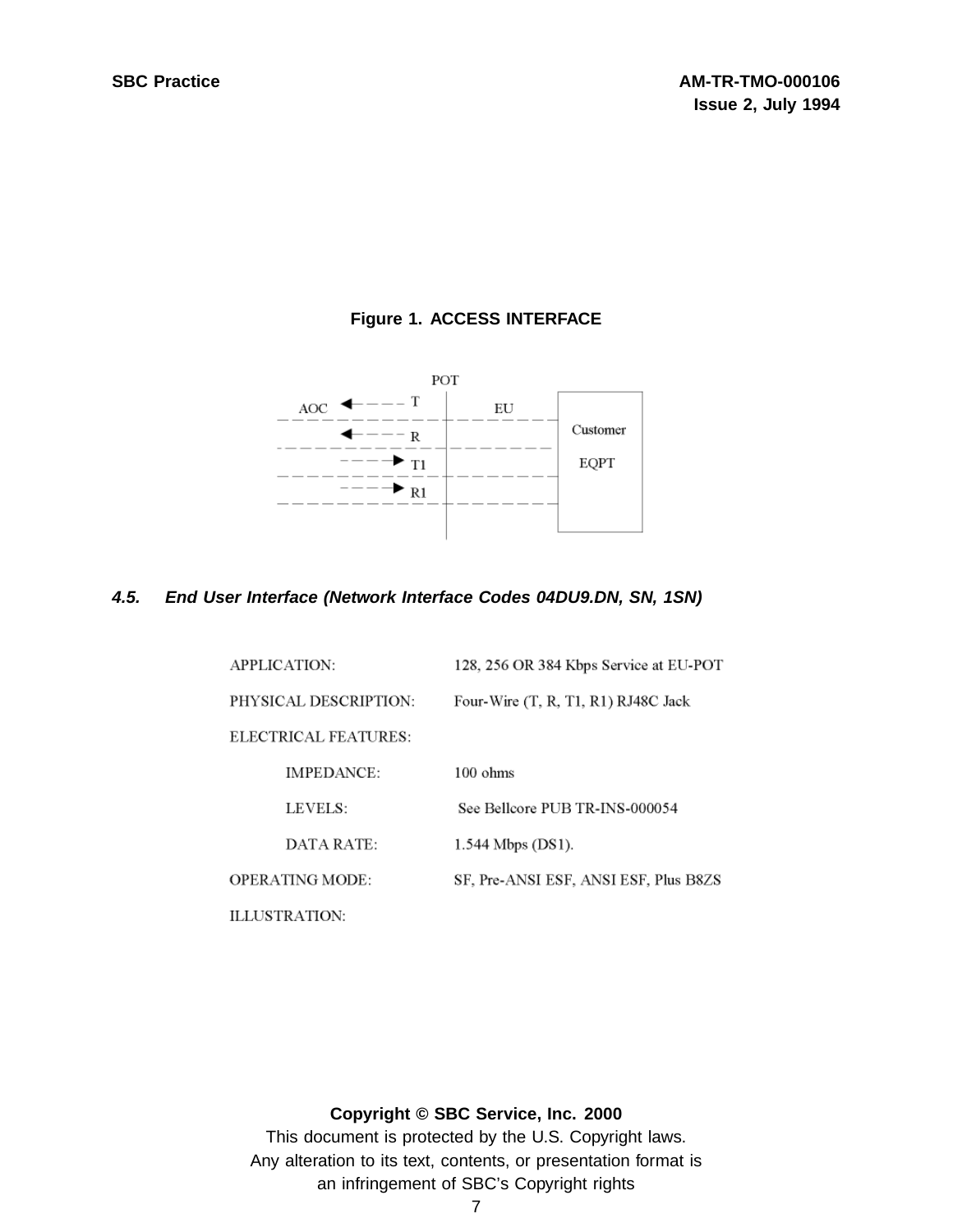

# **Figure 2. END USER INTERFACE**

### **5. REFERENCES**

1. Telcordia (formerly Bellcore) Pub TR-NPL-000054, Issue 1, April 1989.

High Capacity Digital Service (1.544 Mb/s) Interface Generic Requirements for End Users.

- 2. Telcordia (formerly Bellcore) Pub TR-INS-000342, Issue 1, February 1991.
- High Capacity Digital Special Access Service Transmission Parameter Limits and Interface Combinations.
- 3. Telcordia (formerly Bellcore) Special Report SR-STS-000307, Issue 2, December 1990. Industry Support Interface (IS): NC/NCI code Dictionary.
- 4. Ameritech Pub AM-TR-TMO-000080, Issue 1, February 1992. NC/NCI Compatibility Overview.

### **6. ORDERING INFORMATION**

Readers are advised to check current status availability of all documents.

Any questions regarding this document, please contact the APEx Help Desk at 847-248-4328,

### **Copyright © SBC Service, Inc. 2000**